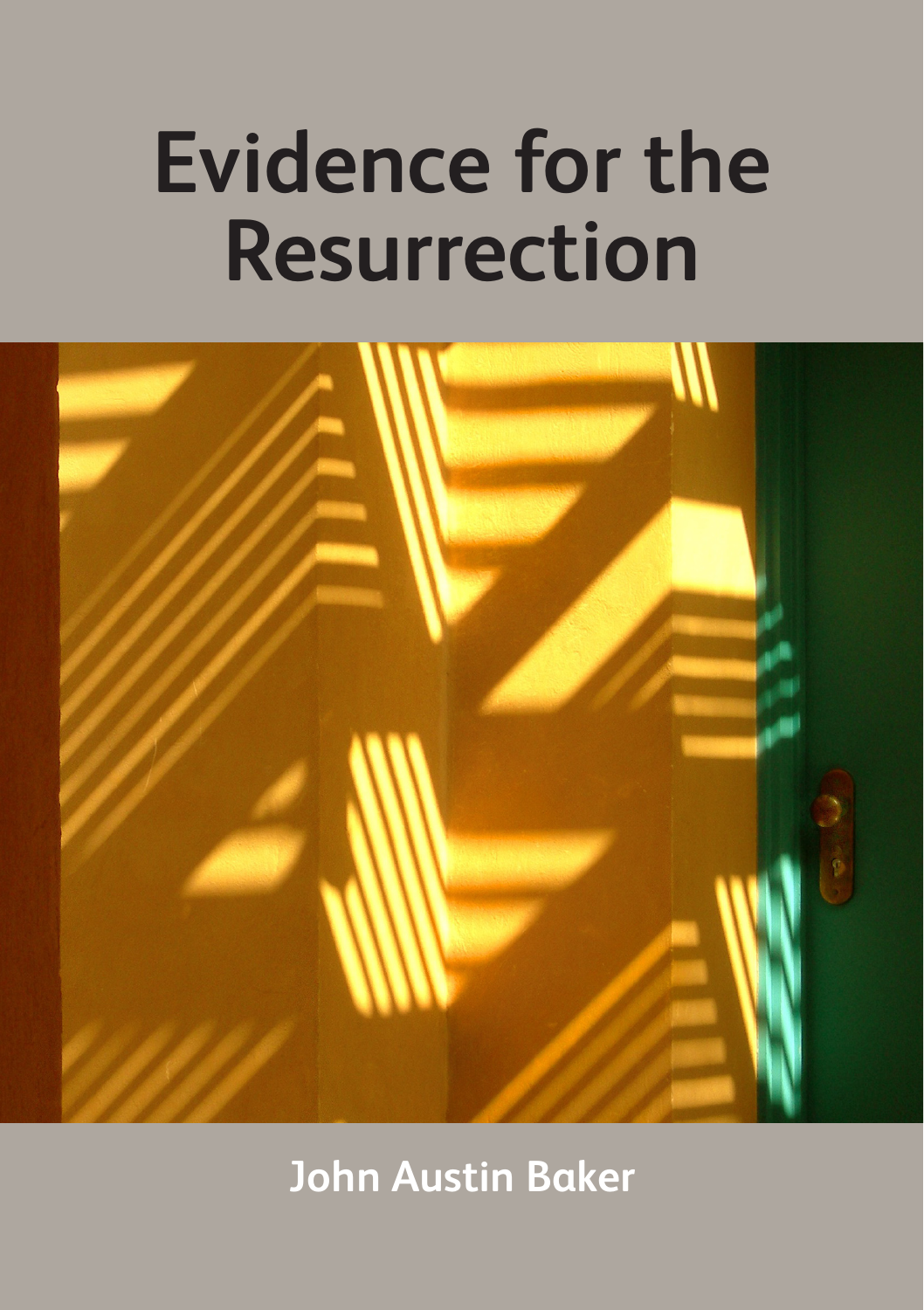## **Evidence for the Resurrection**

### **John Austin Baker**

Former Bishop of Salisbury

Christian Evidence Society christianevidence.org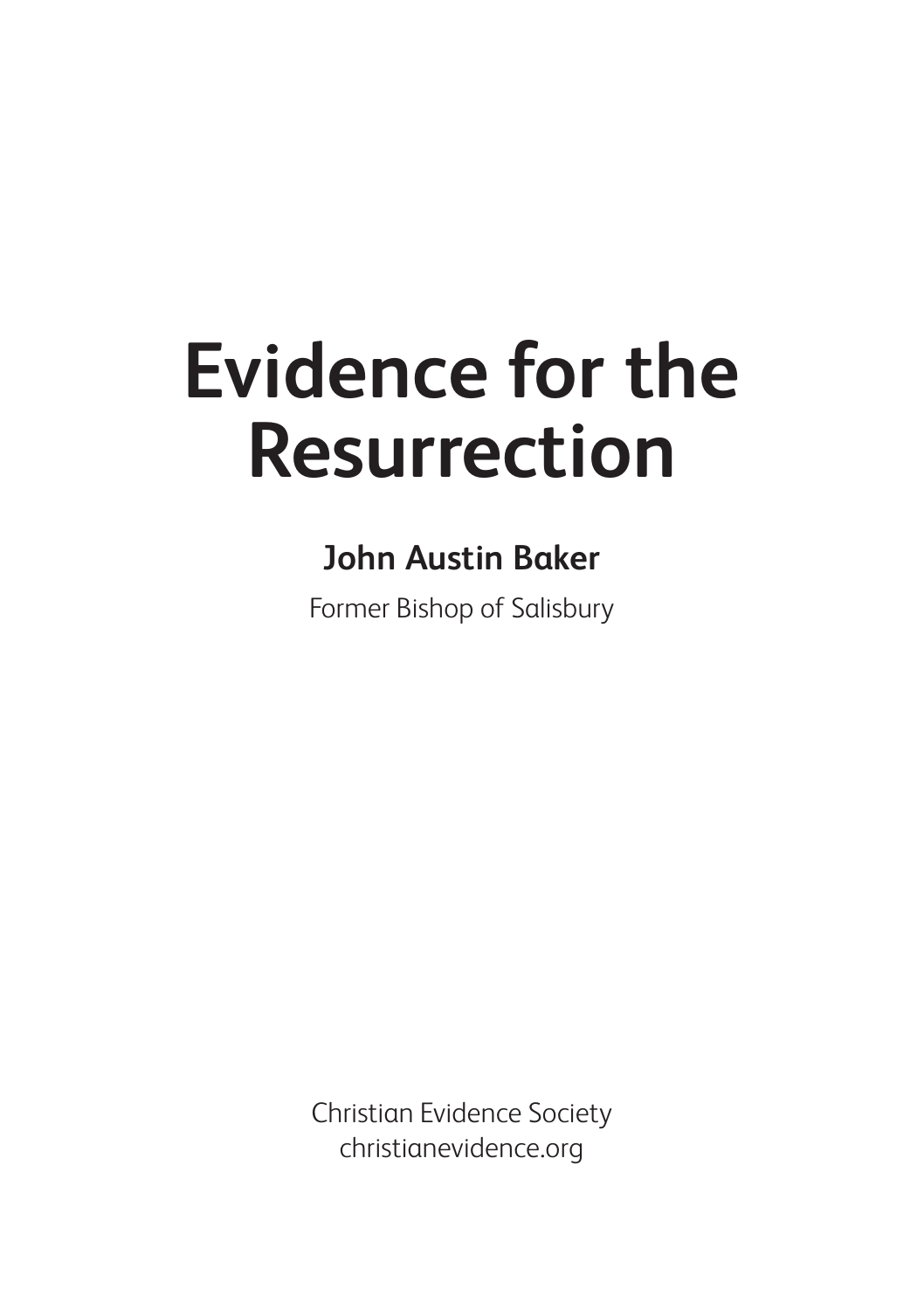#### **In this series**

**Evidence for God** Richard Swinburne **Evidence for Christ** Michael Baughen **Evidence for the Resurrection** John Austin Baker **Evidence for the Holy Spirit** William Purcell **Evidence for the Love of God** Richard Harries **Evidence for Life after Death** David Winter **Evidence for Power of Prayer** Pauline Webb **Evidence for the Virgin Birth** Keith Ward

Copyright © John Austin Baker 1986

Published by the Christian Evidence Society, London First published 1986 Reprinted with corrections 1988 This edition 2012

All rights reserved

Cover photograph: mnadi – http://flic.kr/p/9XkxS Licensed under the Creative Commons Attribution-NonCommercial 2.0 Generic license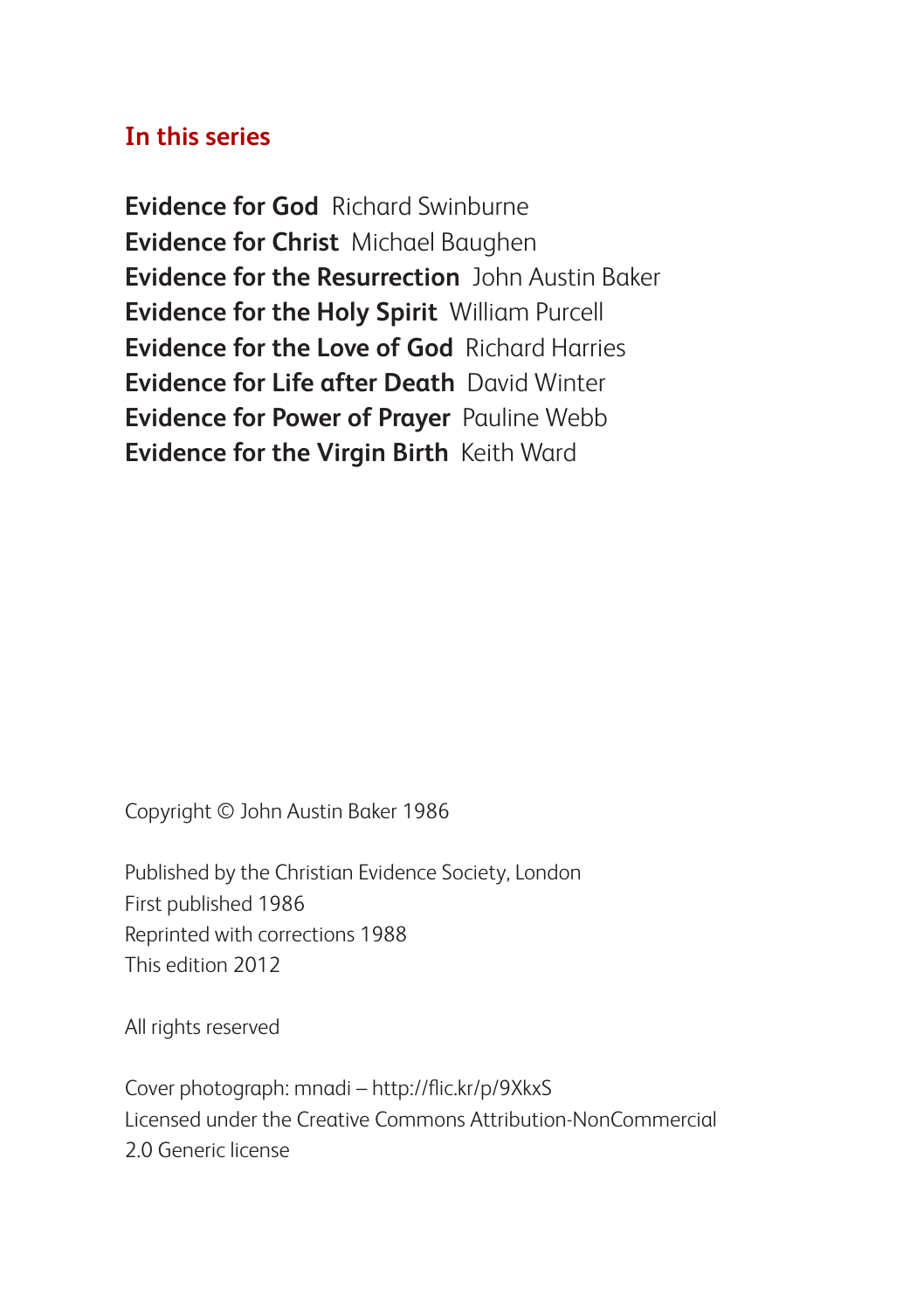## **Evidence for the Resurrection**

For those who heard the Easter story from the apostles and first followers of Jesus the 'evidence' must have had a very different force and status from any it can have now. These were eye-witnesses or friends of eye-witnesses. They could be cross-questioned, their character and credibility assessed. Some believed them, others did not; but either way it was the story itself which convinced or alienated.

Today, perhaps, few are brought to Christ primarily by the story itself. What persuades more often is a combination of the love and goodness of certain Christians, the personality and teaching of Jesus, and the gospel message as a whole. But it is still very important, in a sceptical and often hostile culture, that the Easter story should stand up to attack – no easy matter at a distance of almost 2,000 years. But stand up it does.

#### **What kind of evidence do we have?**

In the eyes of some people it is silly even to talk of evidence. There is nothing to discuss. Resurrection from the dead is something that does not happen. To them one may at least suggest that it is unscientific not to consider whatever evidence there is. Then there are Christians who are happy to take the Easter stories as poetic expressions of spiritual truth, but feel that actual miracles of this sort are not the way God acts. The philosophical point is discussed by Professor Swinburne in the first booklet in this series, Evidence for God. Here again, a look at the evidence may persuade them that God acts in more varied ways than they had supposed.

So what kind of evidence have we got? First, there is what may be called 'general' evidence, beginning with the fact of the church. However badly the church may fail to live up to its own ideals, however black some pages of its history may be, yet after 2,000 years and with almost one billion members it must say something about the power of the beliefs on which it was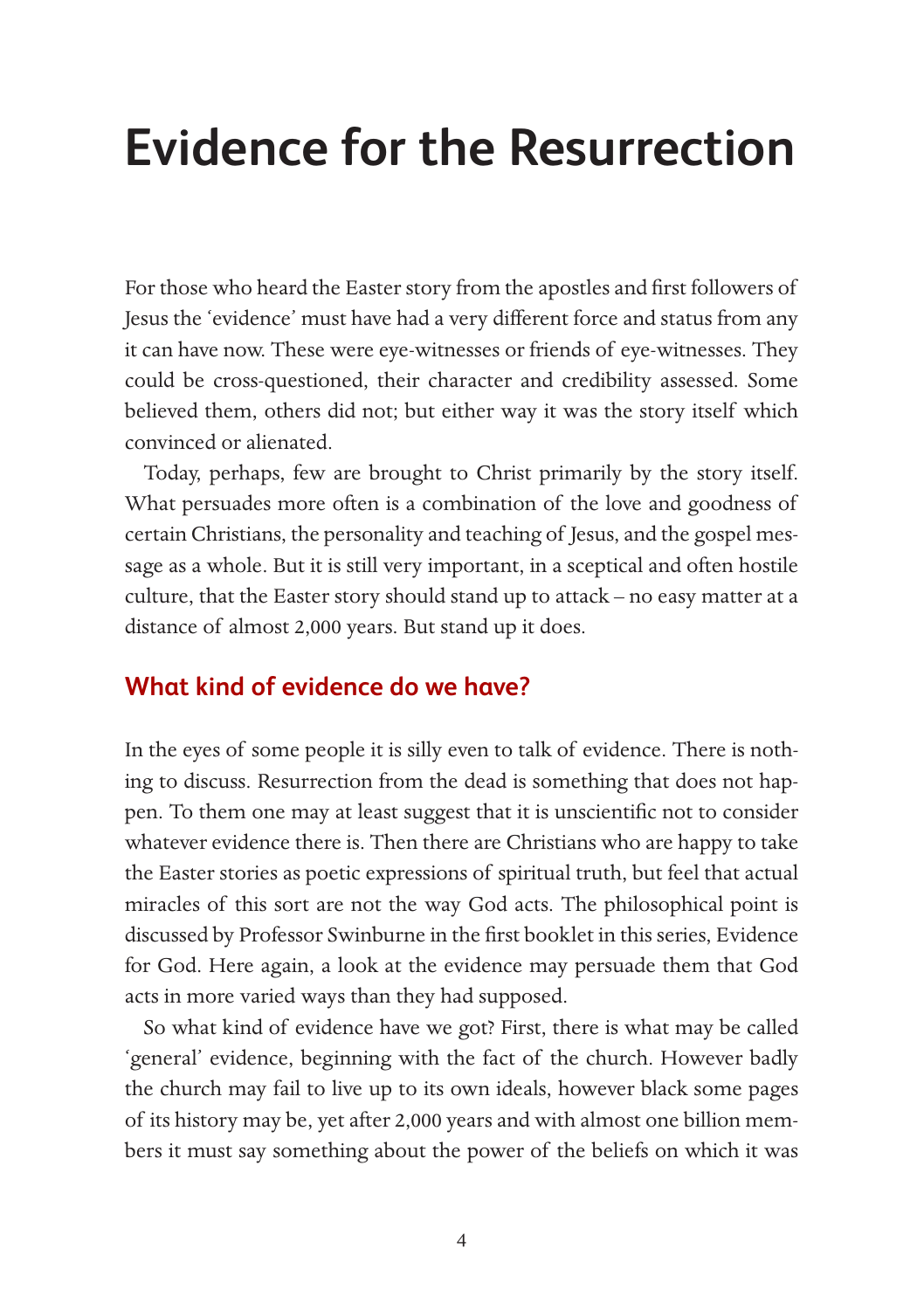founded.. Perhaps indeed the very fact that it has experienced so many corruptions and failures but has always been renewed in goodness, love and fresh understanding of truth points more strongly than anything to an authentic reality at its heart.

Then, within the life of the church we have the testimony of many Christians in every generation to their experience of Jesus as a living person. This is not just mystical experience. It leads to transformation of values and behaviour, of which the supreme example is perhaps that of the first disciples. From being frightened and broken people, with only a confused idea of Jesus's message, they became bold and joyful ambassadors, filled with his Spirit and ready to die for his cause.

Moreover, Christians of every kind have been vividly aware in their lives of what we may call the 'cross and resurrection' pattern. It may be the gift of new strength when one's own resources are utterly spent; the emergence of blessing and joy from what seemed total tragedy and disaster; miraculous healing of body or spirit; or ultimate victory for a good cause that seemed irretrievably lost. But whatever form it takes, it is constantly linked with prayerful trust in the crucified and risen Lord, and speaks to the believer of his continuing power and presence.

General observations of this kind may not carry much weight on their own, but they become much more significant when taken in conjunction with the particular evidence of the New Testament. For one thing, they are the kind of consequences that ought to follow if the resurrection claims are true. For another (and this is the reverse of the same coin) they underline that the particular evidence is concerned with far more than the bringing back to life of one isolated individual. The New Testament is not offering for our acceptance anything so cheap as a sensational marvel for its own sake. It asks us to see in the Easter event a revelation of the loving and universal purpose of God – and to this its results in the experience of the believer are highly relevant.

Turning then to the New Testament, we find the resurrection attested in almost every book. In the four Gospels there are, of course, the stories of the first Easter. In Acts a great variety of material is presented. The letters of St Paul (except Philemon) not only refer constantly to the resurrection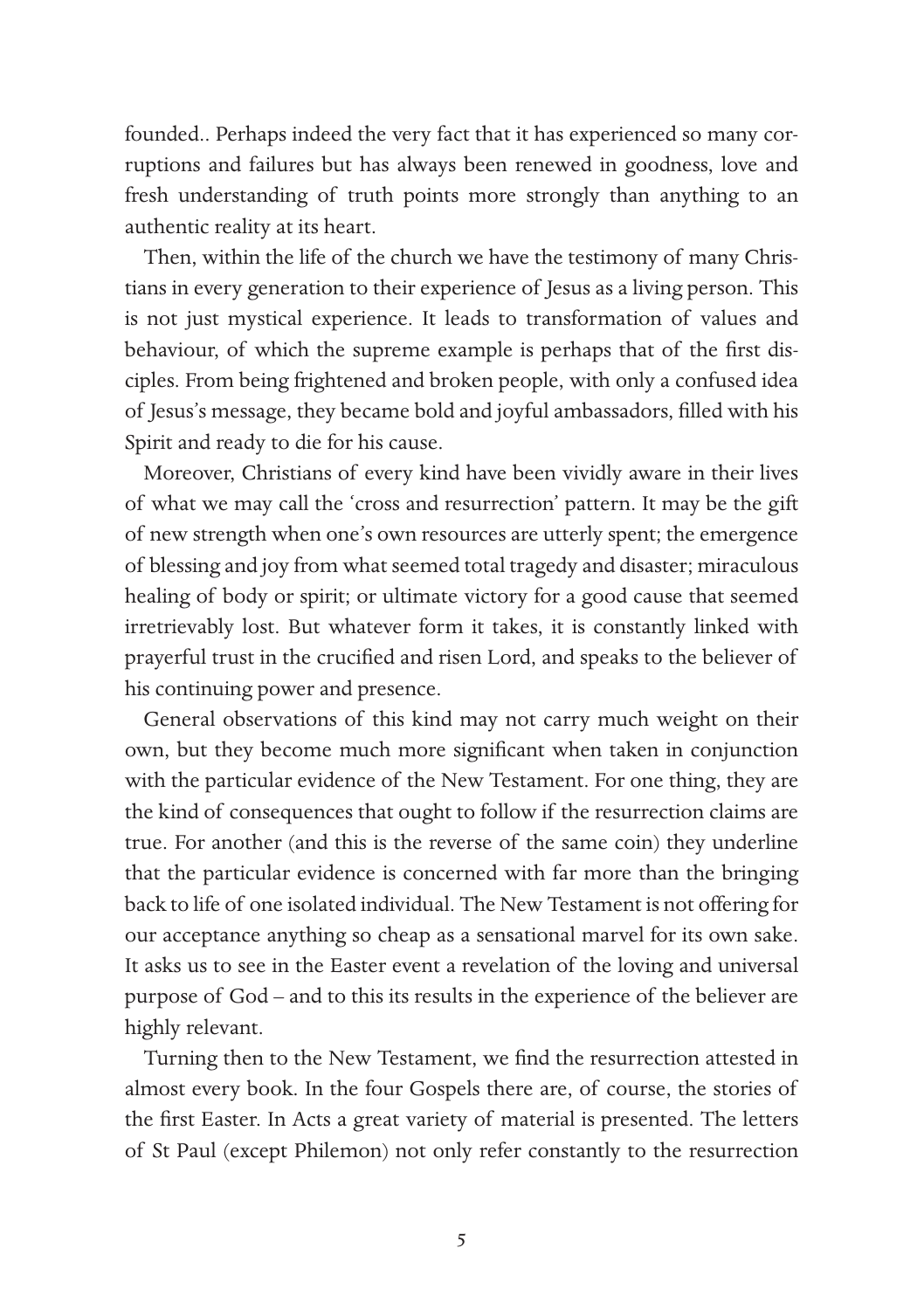but also contain discussions of its significance from many angles, and of our own resurrection in relation to it. Of the remaining books 1 Peter and Revelation give it most prominence.

Some, such as Hebrews, Jude and the three Letters of John, make little or no explicit reference to the actual resurrection, but speak a good deal about closely related themes such as Christ's exaltation into heaven or the gift to us of eternal life through Christ. Only in James and 2 Peter might there be said to be no allusion at all, and even here there are certainly passages very hard to explain unless belief in Jesus's resurrection is assumed (for example, James 5:7 and 14; 2 Peter 1:11).

But the central importance for the New Testament of the resurrection is not shown simply in the constant occurrence of references to it, accounts of it, or thoughts about it. It is revealed also in something so frequent and fundamental that it is easily overlooked altogether. This is the application to Jesus by all writers, as a matter of course, of such titles as 'Lord', 'Christ' (that is, 'Messiah') and 'Son of God'. These terms did not at that time have the full doctrinal meaning they were later given by the church. Even so, 'Lord' (kyrios) was a title of God in the Greek version of the Old Testament, and an honorific of the divinized Roman Emperors. 'Messiah' was a term which no Jew could ever have applied to a man whose life had ended on a cross, since the Messiah was essentially a victorious Saviour hero.

Similarly, 'Son of God' was a messianic title in the Old Testament, and for Christians inevitably brought with it reminders of Jesus's claim to a special relationship with God as his Father. How could that claim have stood after Good Friday, unless Jesus had been unmistakably vindicated by some sign of God's approval?

But we do not need to rely on conjecture, however forceful. The New Testament states each point for us. In Acts, referring to the resurrection, Peter is presented as saying on the day of Pentecost, 'Let all Israel then accept as certain that God has made this Jesus, whom you crucified, both Lord and Messiah' (Acts 2:36). St Paul, writing to the church in Rome, says: 'He was declared Son of God by a mighty act in that he rose from the dead' (Romans 1:4). It is no exaggeration to say that wherever these titles of Jesus are found, faith in his resurrection is the basis of them.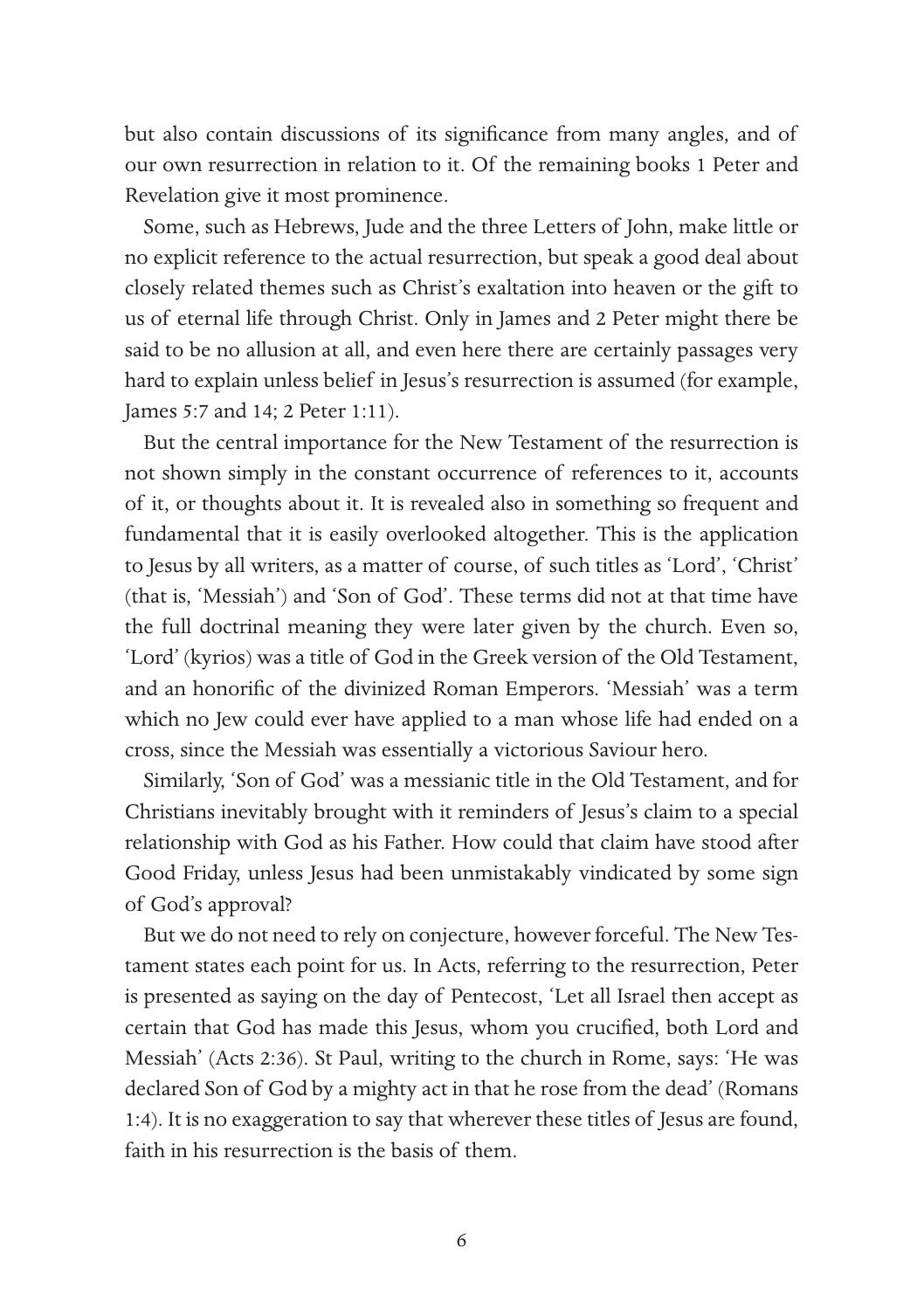One other thing needs to be said at this stage if the evidence of the New Testament writings is to be properly assessed. That Jesus was crucified is regarded by any serious historian as a fact beyond dispute. To a Jew, however, personally devoted to Jesus, this could at best be a tragic martyrdom, something to be reversed and erased when God finally came in judgement. But if one thing in the New Testament is more clear than any other it is that whatever happened at Easter was not seen as cancelling or correcting Good Friday. On the contrary, it glorified it, revealed it as part of God's purpose. The Good News preached in the New Testament church was not just the resurrection, but 'cross and resurrection', inseparably, as both integral parts of God's salvation.

As we study the accounts of the disciples' Easter experiences, it will be important to remember that this was the indisputable outcome of those events, that it was not the outcome to be expected, and that the events themselves must therefore have contained its specific cause.

#### **What kind of documents supply the evidence?**

A question that has to be asked as we approach the New Testament evidence concerns the documents in which it is contained. Are they authentic? How near are they in time to the events of which they speak? We shall mainly be concerned with three sets of writings: the letters of St Paul, the four Gospels and the Acts of the Apostles.

Not counting Hebrews, now generally agreed not to be by Paul, there are 13 letters in all which are traditionally ascribed to him. On the authenticity of some of these there are varying degrees of doubt; but fortunately for us the ones most relevant to our subject are among the seven or eight most widely agreed to be genuine. As to date, all of them fall somewhere between the years AD 48/49 and 62, when Paul was martyred at Rome.

The Gospels are a more complex matter, and it is not easy to give a fair summary of scholarly opinion at the present time. Most experts would probably accept Mark and Luke as authors of the books that bear their names. Matthew is something of a mystery. That the fourth Gospel is connected in some with the Apostle John would be common ground for many scholars,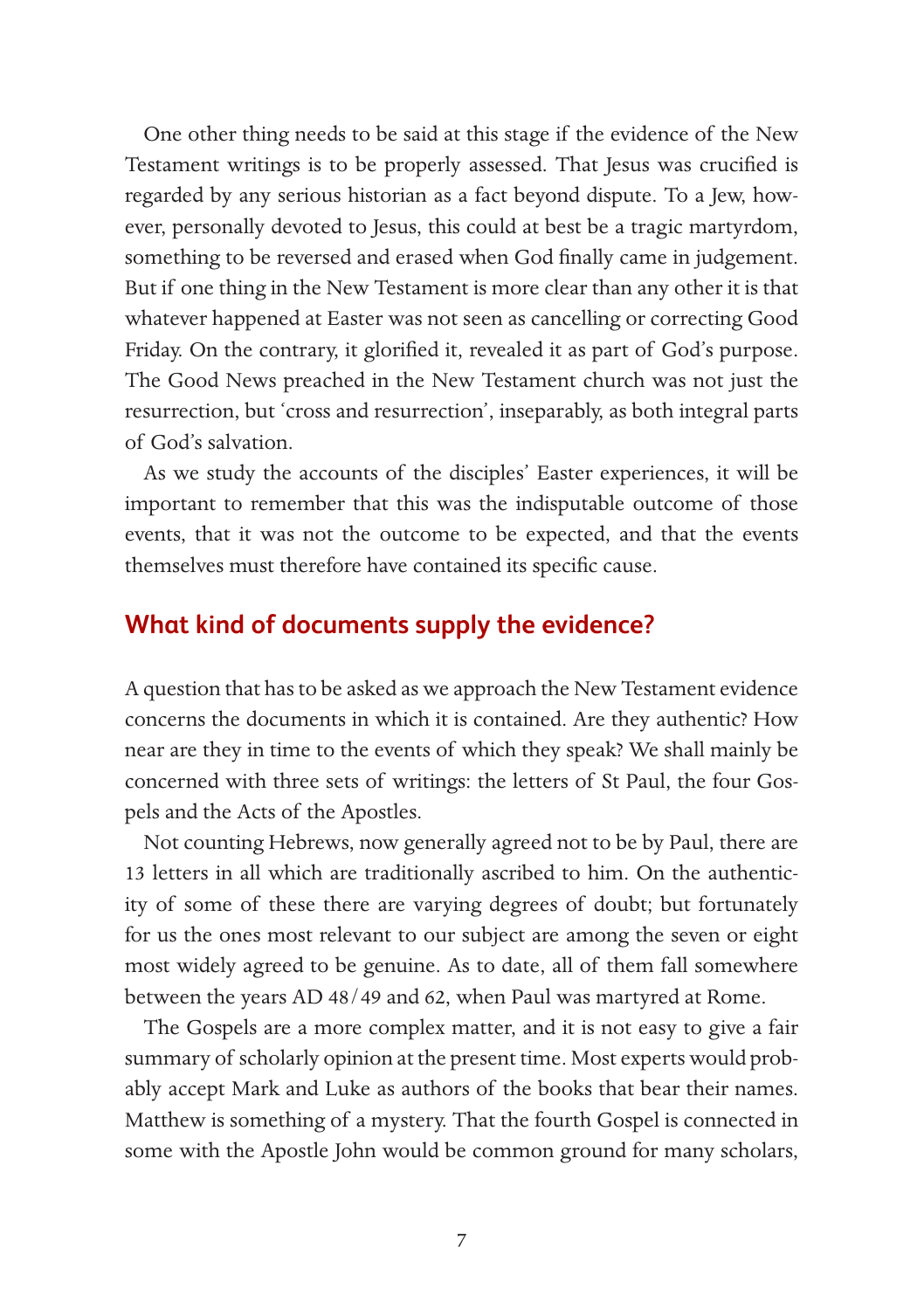but argument continues vigorously on what exactly that connection is. On the matter of dating, a majority would probably put Mark in the mid-60s. Matthew and Luke, each of whom made use of Mark's text, are therefore placed around AD 80, with John later still.

How few hard data there are on which to decide these questions, and how large a part therefore has inevitably to be played by scholarly 'hunch', can be seen, however, from the fact that John Robinson, author of Honest to God, and a much respected New Testament scholar, was able to make a good case for challenging all these accepted datings. In his book Redating the New Testament he argued that all the Gospels must come from before the destruction of the Jerusalem Temple by the Romans in AD 70; and much of the incidental evidence could fit as well into that timescale. His views have not shifted the majority consensus, but the debate continues.

What, however, is widely (but quite wrongly) said, and needs to be corrected is this. The suggestion that the Gospels were written between 35 and 60 years after the resurrection is taken to imply that anything they have to tell can have little historical value. But to argue in that way is to ignore most of what patient study in the past century has been able to reconstruct of the way the Gospels probably came into being. They were not pure literary compositions, written up by an author after some personal research. The authors used materials, stories and sayings which had already been formulated in the Christian community, and given some degree of fixed and memorable form for teaching and preaching purposes.

The authors of the Gospels re-organized this material, adapted it, built in their own theological comment; but its pre-history can still be partly discerned, especially in Mark, Matthew and Luke, which are closely interrelated. John's treatment of his material is more complex, but that there are roots to it is still apparent. When we study the Easter stories in the Gospels, we are studying not just one writer's account but memory and proclamation reaching back eventually into the first Easter community itself.

Mention of 'proclamation' reminds us of another vital fact. The Gospels are works of faith: they are written 'that you may hold the faith that Jesus is the Messiah, the Son of God, and that through this faith you may possess life by his name' (John 20:31). It has been said that the light of Easter falls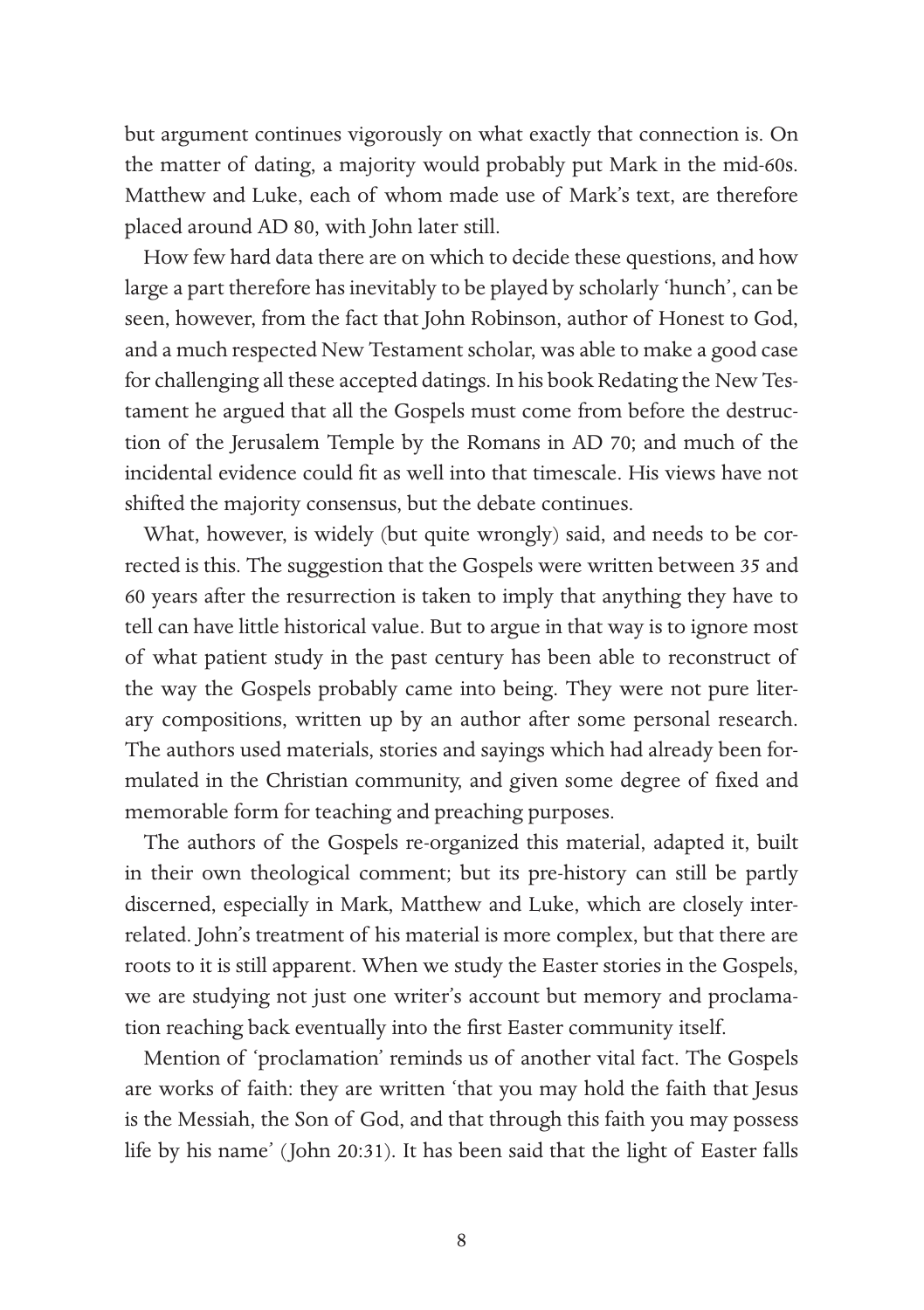backward over the whole Gospel story. Indeed, had it not been for Easter, the Gospels would never have been written – not just because no one would have been interested in Jesus, but because, if someone is proclaimed as risen from the dead, people need to know more about him. Was this really the work of God? Was he truly a good man, a prophet, even the Messiah? What is God telling us by this unique miracle? To pursue this line of thought would take us far beyond our present brief. But it does remind us that from the start, the church had a vital investment in history, and this extended to the resurrection story itself. If there were no fact here, everything was fraud. The foundations had to stand firm.

The Book of Acts is more quickly dealt with. It is the second volume of Luke's great history of the beginnings of Christianity, the sequel to his Gospel. As such its date will vary with the dating of that Gospel, but must fall somewhere between AD 65 and 90. Its importance for us lies immediately in its accounts of Paul's conversion, as a result of his meeting with the risen Jesus on the Damascus road, and in its witness to the pattern of early Christian preaching of the cross and resurrection.

#### **The primary witness: St Paul**

By general agreement the foundation testimony to the resurrection is that given by St Paul in his first letter to the Corinthians, chapter 15, verses 1-11. Paul reminds his readers that he had passed on to them the authoritative summary of the gospel which had been given to him, presumably not long after his conversion. We are, therefore, in touch here with a basic, almost creed-like statement of faith, current most probably in the Jerusalem church some five years after the resurrection, about AD 35. It is extremely simple:

Christ died for our sins, as the scriptures had foretold; he was buried, he was raised on the third day, as the scriptures had foretold; he appeared to Cephas, then to the Twelve.

The lapidary style, unadorned, uncommented, makes one thing quite clear. All four assertions are meant to be on the same level. That Christ was raised,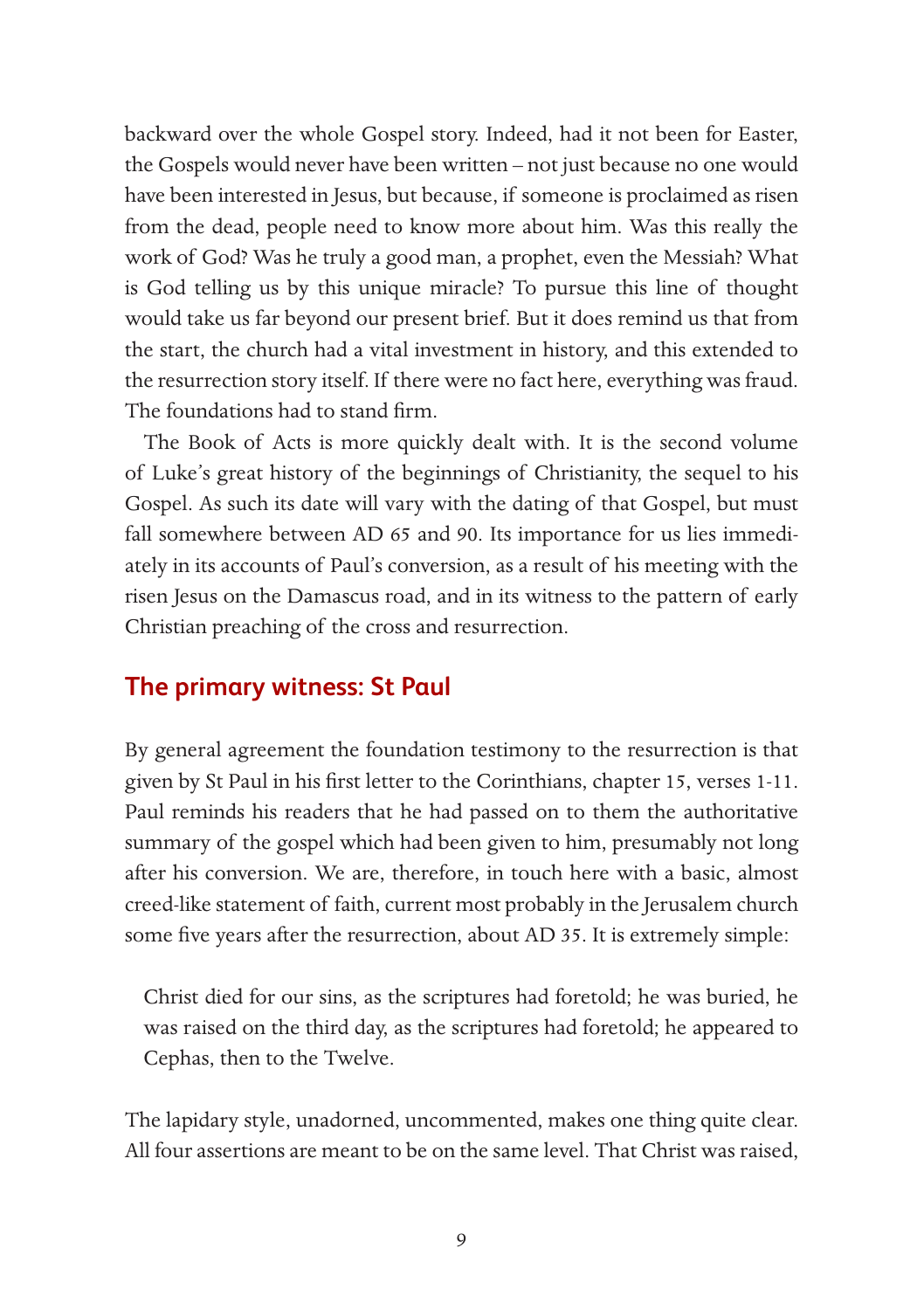and that he appeared, are as much facts – objective realities independent of observers, narrators or believers – as that he died and was buried. It should also be added that the word translated 'appeared' carried no overtones of 'apparition'. It is regularly used of flesh-and-blood people, as we might say, 'I was standing outside the bank when Mary appeared.'

It is likely that the original formula stopped with the reference to 'the Twelve', as above. The syntax changes at this point, and Paul himself probably added the mention of appearances to James, to all the apostles, and on one occasion to more than 500 followers. The witness to these episodes is thus not so early as that of the opening statement. But, written probably in AD 52, it is still earlier than any other we have; and by linking these appearances to the one in his own life Paul shows the utmost seriousness and conviction as to their authentic reality.

#### **The appearances of the risen Christ**

Any mighty spiritual event will stretch the powers of language to breakingpoint and beyond. The experiences of those at the heart of it may well be impossible for them to convey adequately even to their friends, and harder still for those same friends to pass on to others. In the effort, accepted religious precedents and images will be called upon to communicate what has been happening, and stories emerge which we call 'legends', intended perhaps to protect the truth from attack, or to express its meaning more in terms of 'how it must have been' than of any strong tradition of 'how it was'. Some of these stories, if not literally true are yet ben trovato, 'aptly invented'; others are less so. But alongside all these explanatory elaborations much of the original 'hard fact' also survives, carefully treasured.

As we look now at the stories of Jesus's first followers concerning their experiences of his resurrection presence among them, we shall see all these features, and have to try to judge which are which. You may not agree with my judgment, but that will not matter. There are no absolute certainties here. It is for each reader of the New Testament to make his or her own decisions in integrity. The first point to note is that the New Testament offers no account at all of the actual resurrection. (Later Christian writers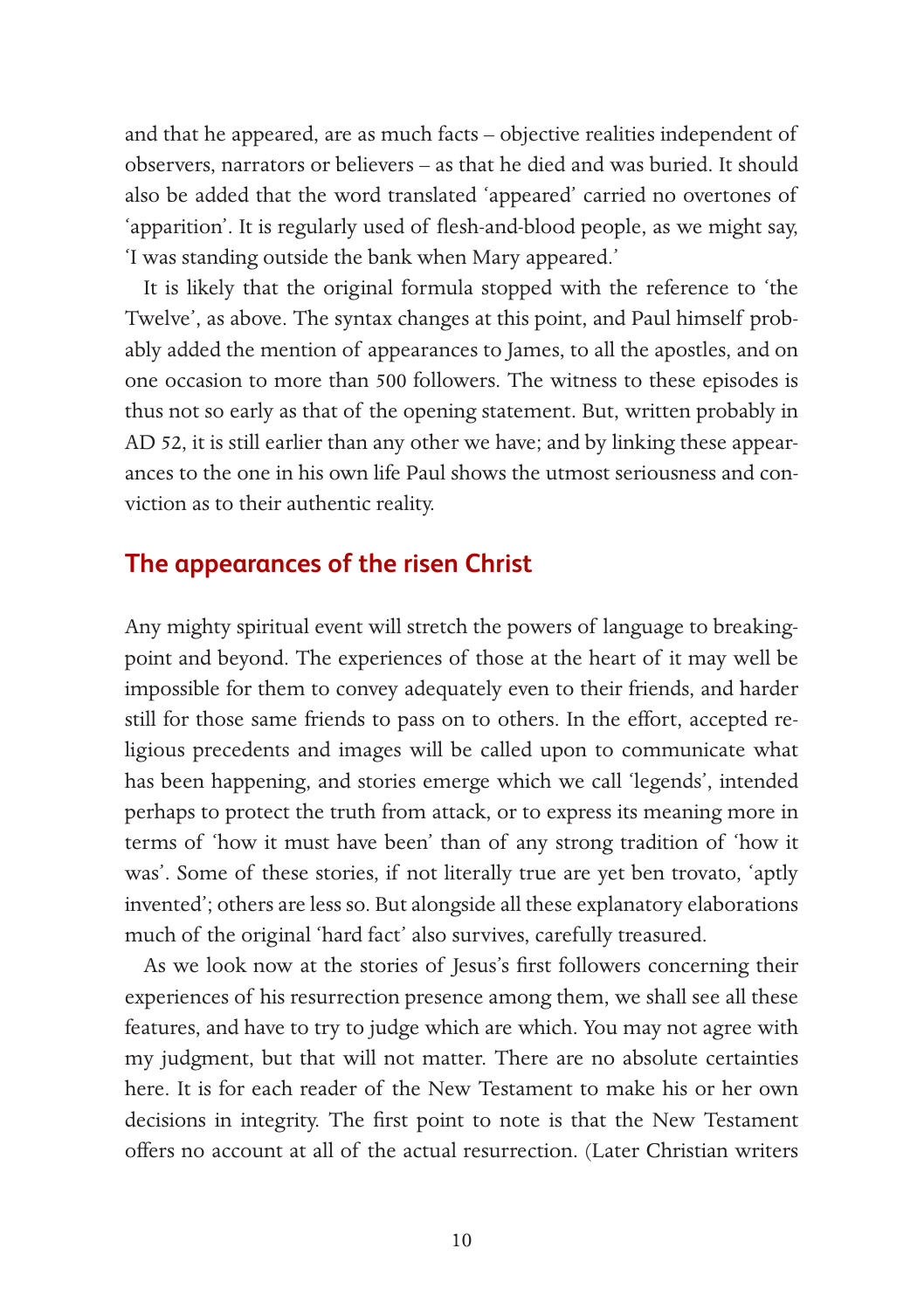felt the lack and made one or two attempts to fill it – very unconvincingly.) Not only was this wise, because such a miracle must be indescribable, but it also suggests a spirit of sober honesty which will speak only of what someone actually experienced.

We are, therefore, dealing primarily with 'appearance' stories; and to our astonishment the earliest Gospel, Mark, has none. Most scholars now seem to think that Mark's book ended with chapter 16, verse 8. Personally I disagree, but what is certain is that Mark's surviving writing ends there. If there ever was any more, it has been lost. So all that Mark himself can offer us is a visit, early on the Sunday morning, by three women followers, who find the tomb of Jesus open and empty, and a young man in a white robe. He tells them that Jesus is risen, and that they are to give the news to Peter and the other disciples, who are to go to Galilee and meet Jesus there. The story ends with the words, 'They fled from the tomb... and said nothing to anyone, for they were afraid.'

Who moved the stone? Frank Morison took this question as the title for perhaps the most famous popular book on the resurrection ever written. His own ingenious answer, like all others, has its difficulties. For Mark himself it was almost certainly just part of the resurrection miracle, one factor in the numinous awe which fell upon the women. What is striking is that Mark, Luke and John all insist that the first arrivals at the cave-tomb did find the big circular door-stone rolled away. Only Matthew, as we shall see, alters the story, probably as part of his concern to counter the charge that Jesus's body had been stolen.

Matthew's story is far more complicated, but in basic essentials it follows Mark's lead fairly closely. Two women come to the tomb early, and are given the same message and instructions. That thread is, however, completed by a brief paragraph saying that the disciples did go to Galilee, and did see Jesus, who commanded them to baptize and teach all nations, and assured them of his abiding presence with them.

The elaborations in Matthew are both religious and apologetic. An earthquake and an angel move the stone, and the angel gives the message. His appearance stuns a guard of soldiers put there to prevent Jesus's followers from stealing the body and then pretending that he had risen. But Matthew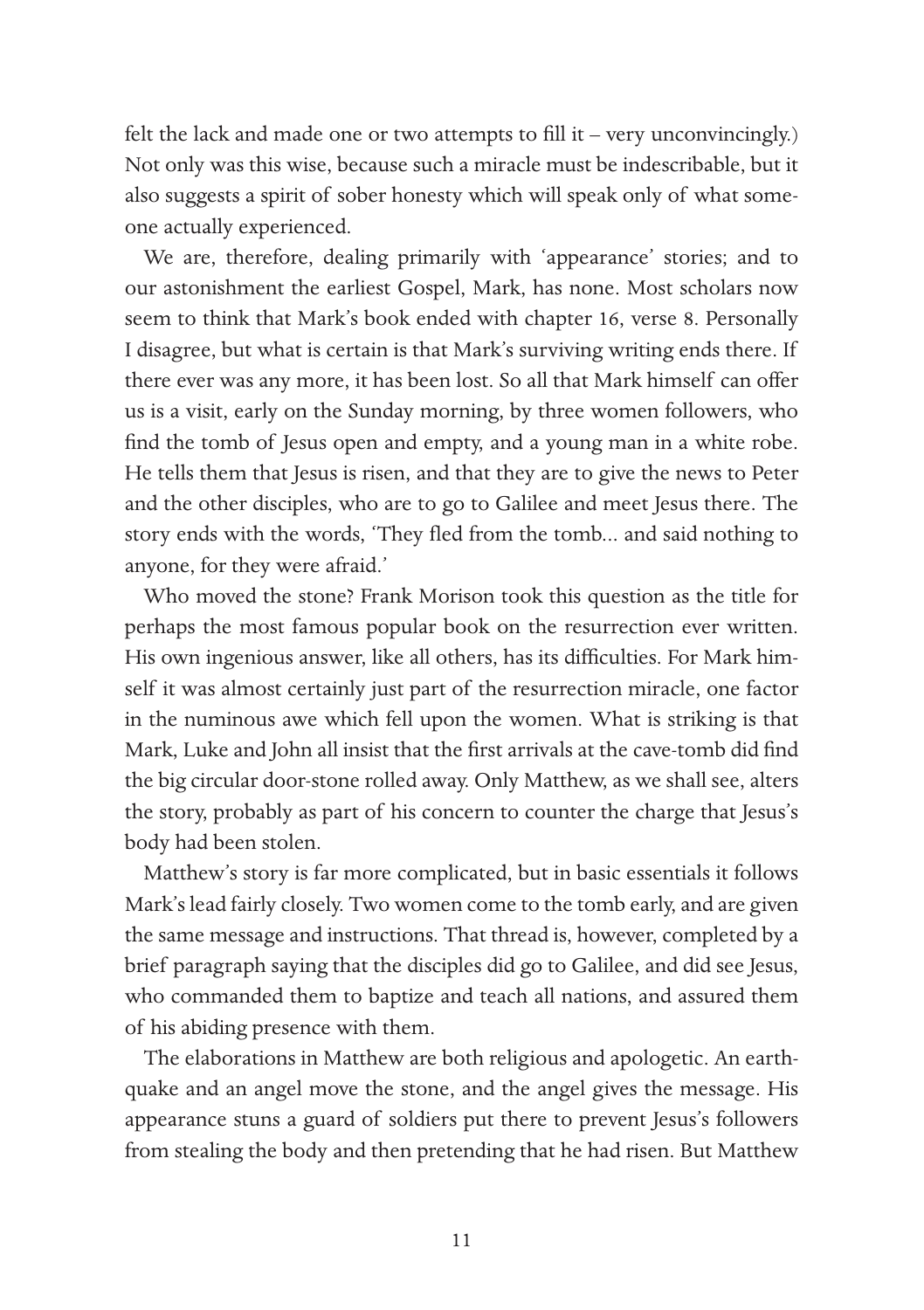later alleges that this is in fact the story put about by Jewish enemies of the church; and his account of the way the priests are supposed to have covered up the guards' failure lacks plausibility. Finally the women, on leaving the tomb, themselves meet the risen Jesus, who repeats the angel's message to the disciples.

It is Luke whose account is most radically different. For him there is no command to go to Galilee, nor any meeting with Jesus there. Everything happens in or near Jerusalem. It is still the women who come early on Sunday to the tomb and find it open and empty. The two angels who appear and tell them that Jesus is risen say nothing of a meeting in Galilee, but simply remind them that Jesus had himself predicted his passion and resurrection. The women then go to the apostles, and report what has happened, but are disbelieved.

It is now that Luke comes into his own. First there is the consummately beautiful story of the walk to Emmaus, when Jesus joins two disciples on the road, but is unrecognised. They tell him of the crucifixion and the news brought by the women, and he explains to them how all this had been foretold in scripture. Heart-warmed by his words they persuade him to stay with them overnight, but when at supper he blesses and breaks the bread they recognize him and he vanishes. Returning at once to Jerusalem, they learn that Jesus has also appeared to Peter, and at that very moment he stands among them all. After further teaching, and a strict command to them to stay in Jerusalem until power for their future mission is given them from God, the day ends with Jesus leading them to Bethany, where he ascends to heaven.

Here for the first time we have significant details offered about the nature of the resurrection appearances. On the one hand there is great stress on the reality of Jesus's body. He invites the disciples to handle him and to see for themselves that he has flesh and bones; he is no ghost. He even asks for food, and eats broiled fish, to prove the point. Yet he can vanish and appear at will, and is not always recognized.

John supplies the largest quantity of resurrection material, but part is in what seems to be an appendix (chapter 21). His main story begins like the others with the visit to the tomb, but presents this differently. Here only one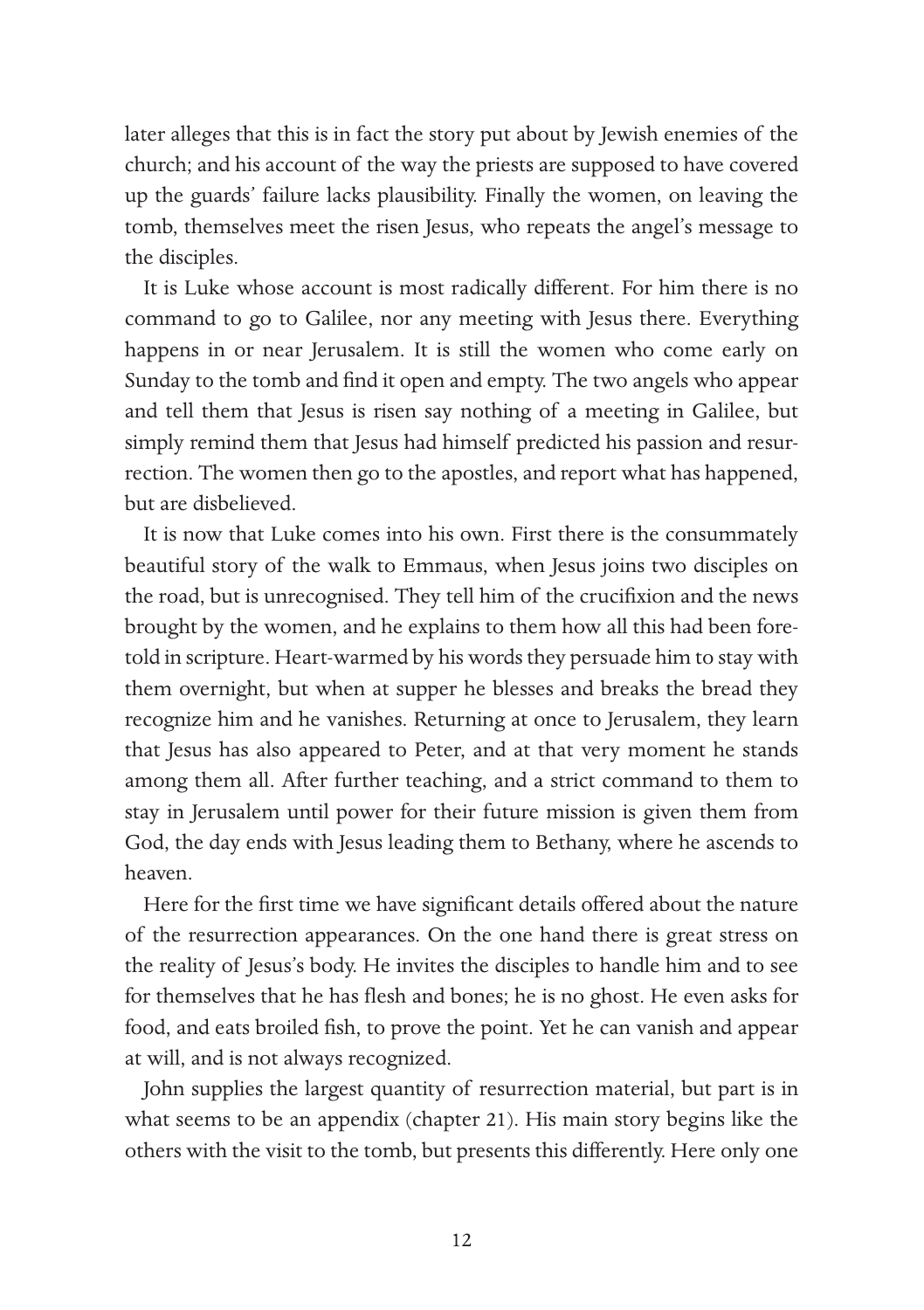woman comes – Mary Magdalene, the one common factor in all the versions. She finds the stone taken away and assumes that the body has been removed. Without checking, she runs and tells Peter and the 'beloved disciple', who come at once to the cave. They find the body gone, but the grave-clothes still there, the shroud in one place, the face-cloth used to tie up the jaw in another. They then 'return home'.

The story of Mary then resumes. She sees two angels, and then Jesus, whom she mistakes for the gardener, until he speaks her name. He gives her a message for his 'brothers' that he is ascending to God, which she delivers.

At evening Jesus appears to the disciples in the room in Jerusalem where they are gathered and shows them his hands and side. He endows them with 'holy spirit', and grants them authority to give or withhold forgiveness of sins. A week later he appears again, this time to reprove the disbelief of Thomas, who had been absent before, and to pronounce a blessing on all those future disciples who would believe without having seen him.

The second part of the story takes place in Galilee. Peter and six other disciples have been fishing all night without success. At dawn Jesus calls to them from the shore, but they do not recognize him. Only when he has guided them to a huge catch do they realize who it is. They disembark and eat breakfast as his guests. After breakfast Jesus puts to Peter three times the question, 'Do you love me?', confirms him in his leadership of the disciples, and foretells his martyrdom.

Finally, brief mention must be made of the testimony of Acts. A reference to Jesus eating and drinking with his disciples after the resurrection links back to Luke's Gospel. But the major new element is the three accounts of Paul's meeting with the risen Christ on the Damascus Road. Here the appearance is of dazzling light from which Jesus speaks to Paul. It is thus of a very different character from the Easter stories in the Gospels.

#### **The common themes in the traditions**

In all these narratives there are scores of illuminating details which there is no space to discuss. But by summarizing the accounts in bald outline we can see more easily the themes and elements they share.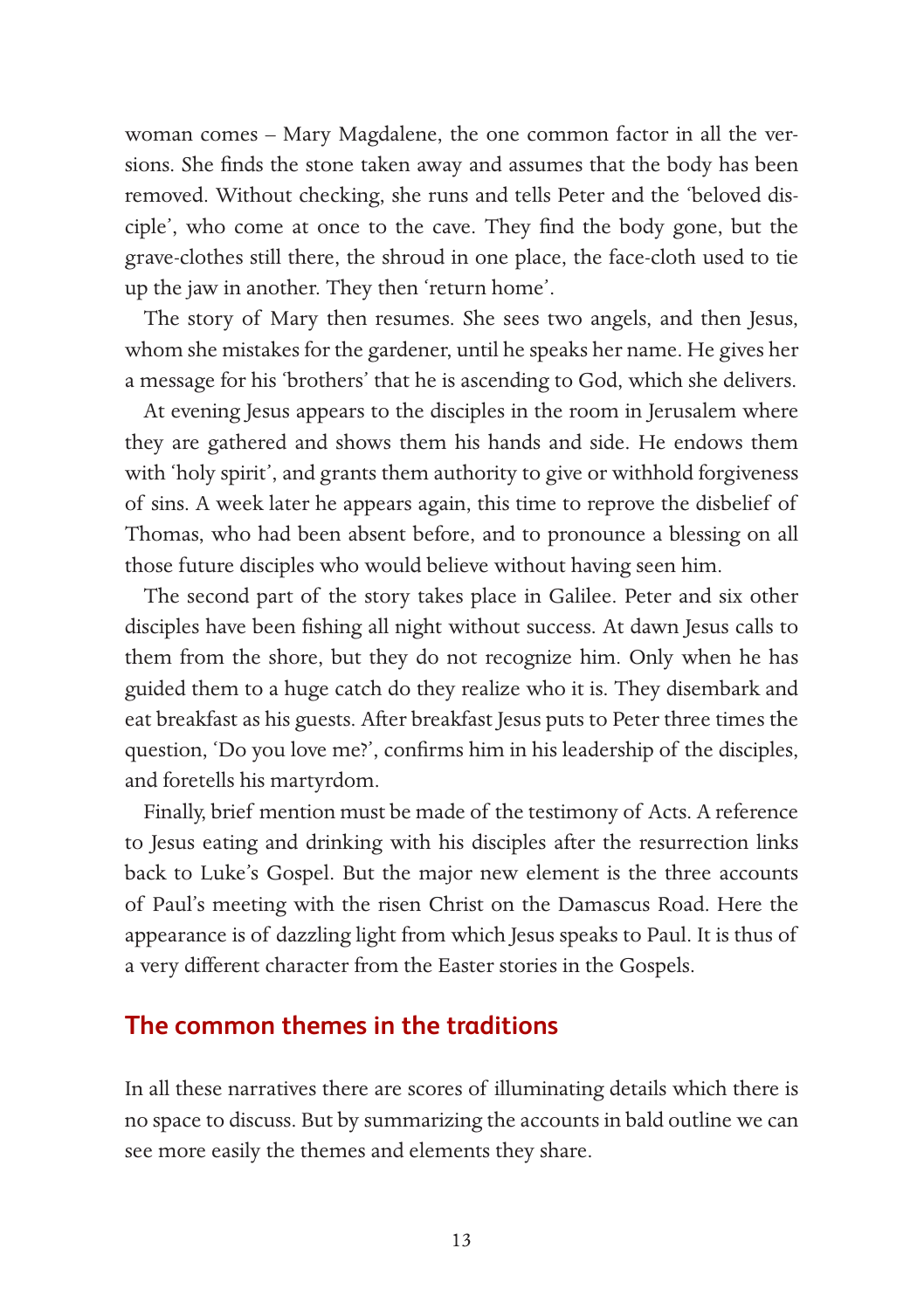First, there is the insistence that one or more of the women followers of Jesus were first to discover the tomb, opened and empty, on Easter Day. There is no unanimity on all the names, but Mary Magdalene is agreed to have been one of them. This emphasis on the women is remarkable, because in Judaism at that time the testimony of women was not accepted to decide matters in a court of law. Why then give them this significant place, unless it were a remembered fact?

But was their place really significant? Was the tomb empty? And does it matter? Today the empty tomb is often dismissed as most probably legend. But against this, two points need to be underlined. First, the empty tomb, in the earliest traditions, is firmly linked with the visit by the women. Only John seems to feel a need to reinforce this with the evidence of two male disciples. Secondly, the empty tomb is not used as proof of the resurrection. Matthew and John are both aware that the way the women found the stone already rolled back could mean that someone had taken the body, though only Matthew's tradition tries to counter this explanation. This lack of theological or defensive presentation strengthens the case for seeing the empty tomb as another element in the hard core of fact.

If this is accepted, we still have to ask what the significance of the empty tomb might be. Here the appearance stories and their strangely ambiguous witness to the nature of the resurrection body have to be taken into account. Some features seem questionable. Did the risen Jesus really eat food? Luke is the only Gospel to state this explicitly. At the lakeside breakfast in John, Jesus invites the disciples to eat, and distributes bread and fish to them, but is not said to eat himself. It is hard to think what the point of eating would be. Presumably, resurrection life is eternal life, and a body capable of digesting food will not be eternal. Behind these stories may be many different influences, as, for example, the contemporary hope of an earthly messianic kingdom, or experiences of the risen Lord during the breaking of bread in remembrance of him.

But even if these particular stories are legend, they also reflect a central theme of all the appearance stories. The risen Jesus presents some strange features – he appears and vanishes within closed rooms, he is not always immediately recognized, he seems to be wearing clothes – but nevertheless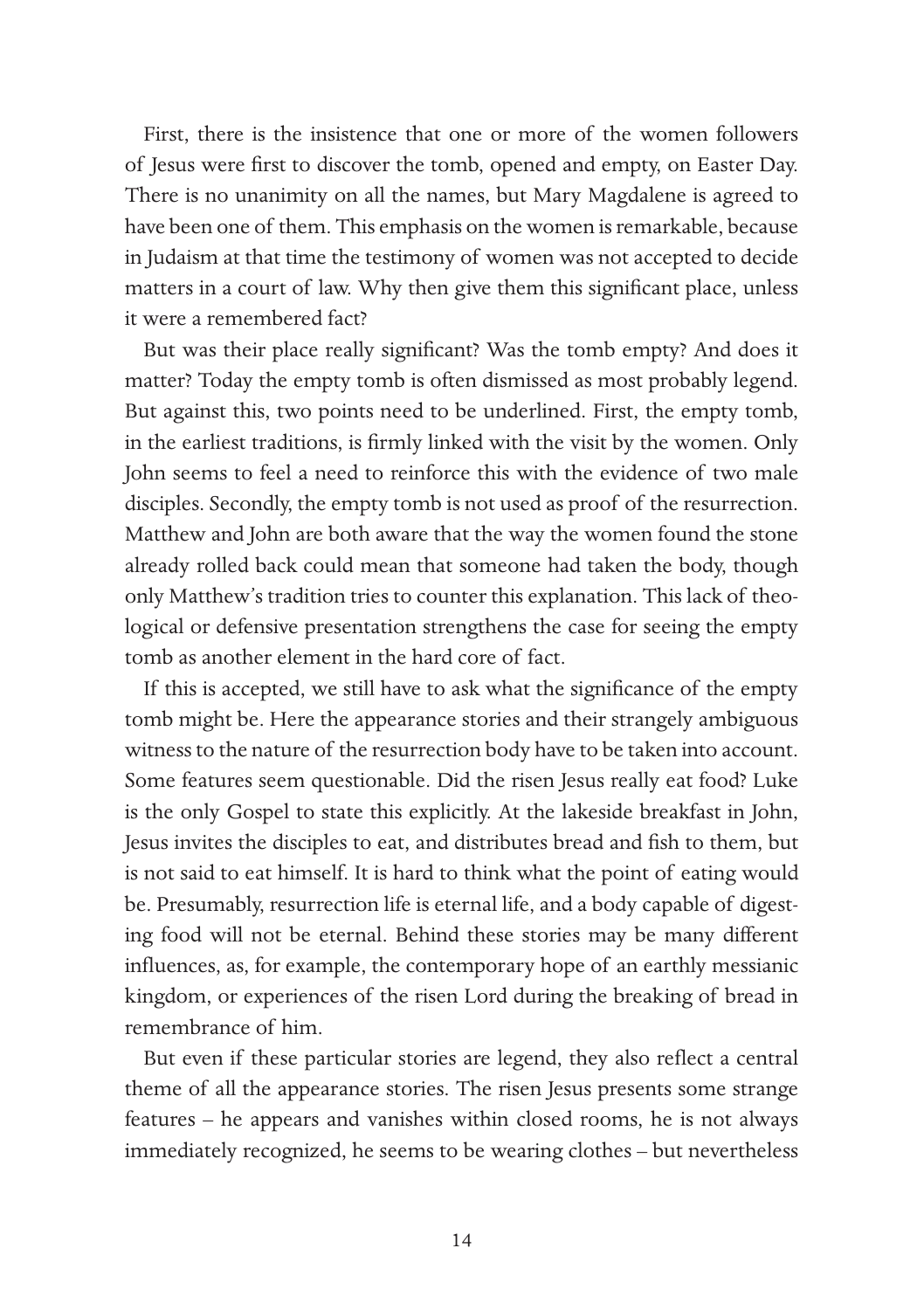the stories insist that he was not a 'ghost', a spirit manifestation, nor did he behave like one. This was a new mode of existence, a fullness of human life, and therefore not 'disembodied'.

It seems probable that it was this supra-physical quality, so far outside normal experience and so equally far beyond the reach of language, which led St Paul to elaborate his theory of the 'spiritual body', (in 1 Corinthians 15:35-37 and 2 Corinthians 5:1-4). The corruptible physical body is like a seed. It is placed in the ground and disappears, but in its place is the wheat, something greater and more glorious. A similar miracle will transform those who are alive at the last day. Our bodies will be made like the Lord's glorious body (Philippians 3:21) – here Paul's own experience on the Damascus Road seems to be playing its part.

Within this framework the empty tomb fits very well. The divine miracle of resurrection is nothing to do with 'resuscitation'. The old body as such is no longer required, as ours will not be. But resurrection life is not a purely spiritual thing. Bodily existence is given a new, eternal form. Had the tomb not been empty, this truth would have been much harder to grasp.

The risen body also perfectly expresses the inner reality of the person. (Hence perhaps the difficulties at first of recognising Jesus?) Thus the wounds in the hands, feet and side of the risen Lord proclaim the gospel of cross and resurrection combined. The marks of his death belong to the very heart of his being, which is self-giving love.

The last major question raised by the New Testament evidence is this: where did the resurrection appearances take place? Though Luke's all-Jerusalem picture has shaped the traditional story, Galilee has the stronger claim. Mark, the earliest evangelist, seems to envisage Galilee only. Matthew, even if he has little of his own to offer, knows of no reason to upset that emphasis – the appearance to the women is little more than a reinforcement of their message. The appendix to John gives us two Galilee appearance stories, and in a very significant context. The disciples have returned to their work as fishermen, something most unlikely if they had already had their mission charge, as in John chapter 20. Psychologically, the right place for these stories, including the reconciliation with Peter, is before the resurrection encounters in Jerusalem, not after.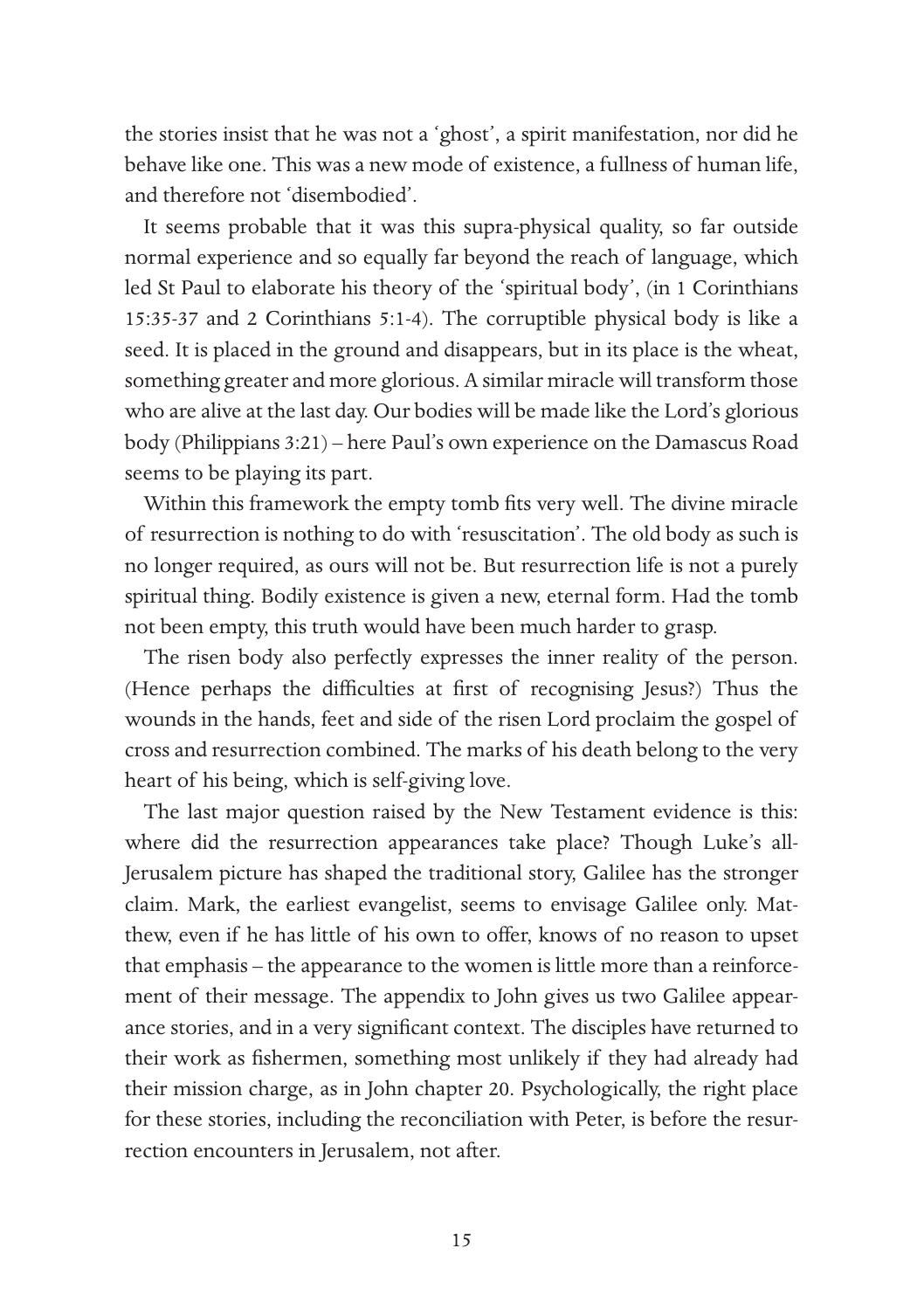Yet one thing is certain. St Paul's contemporary testimony shows that the mother church of the Christian movement was in Jerusalem. It was from there that the good news went out. Luke's picture is true as church history. The likeliest conjecture (and it can be no more) is that after the first Easter Day, and the discovery of the empty tomb, the disciples returned to Galilee (which would have been safer anyway); that there they met the risen Lord and received their mission charge; and that they returned to Jerusalem, where in the power of the Spirit they proclaimed God's victory in the very place where his Christ had seemingly been defeated.

#### **The beginning – and the end**

One point remains to be made, and it is perhaps the strongest of all the evidences for the resurrection. As everyone knows, the earliest church expected the end of this world-order and the coming of God's new dispensation, inaugurated by Jesus, in the near future. Why? Because Jesus had predicted it? That no doubt was part of the reason. But the decisive, convincing fact was surely the resurrection itself. What does St Paul say? 'Christ was raised to life – the first fruits of the harvest of the dead' (1 Corinthians 15:20).

Resurrection was something looked for at the end of time, when God's kingdom came. That Jesus had risen must mean that that end was near. That the church's conviction of this was so strong testifies to the reality of the resurrection events. And that remains true even though later generations of Christians have had to rethink the relation between the two, between the beginning of new life in Christ and the end of God's perfected purpose for his creation.